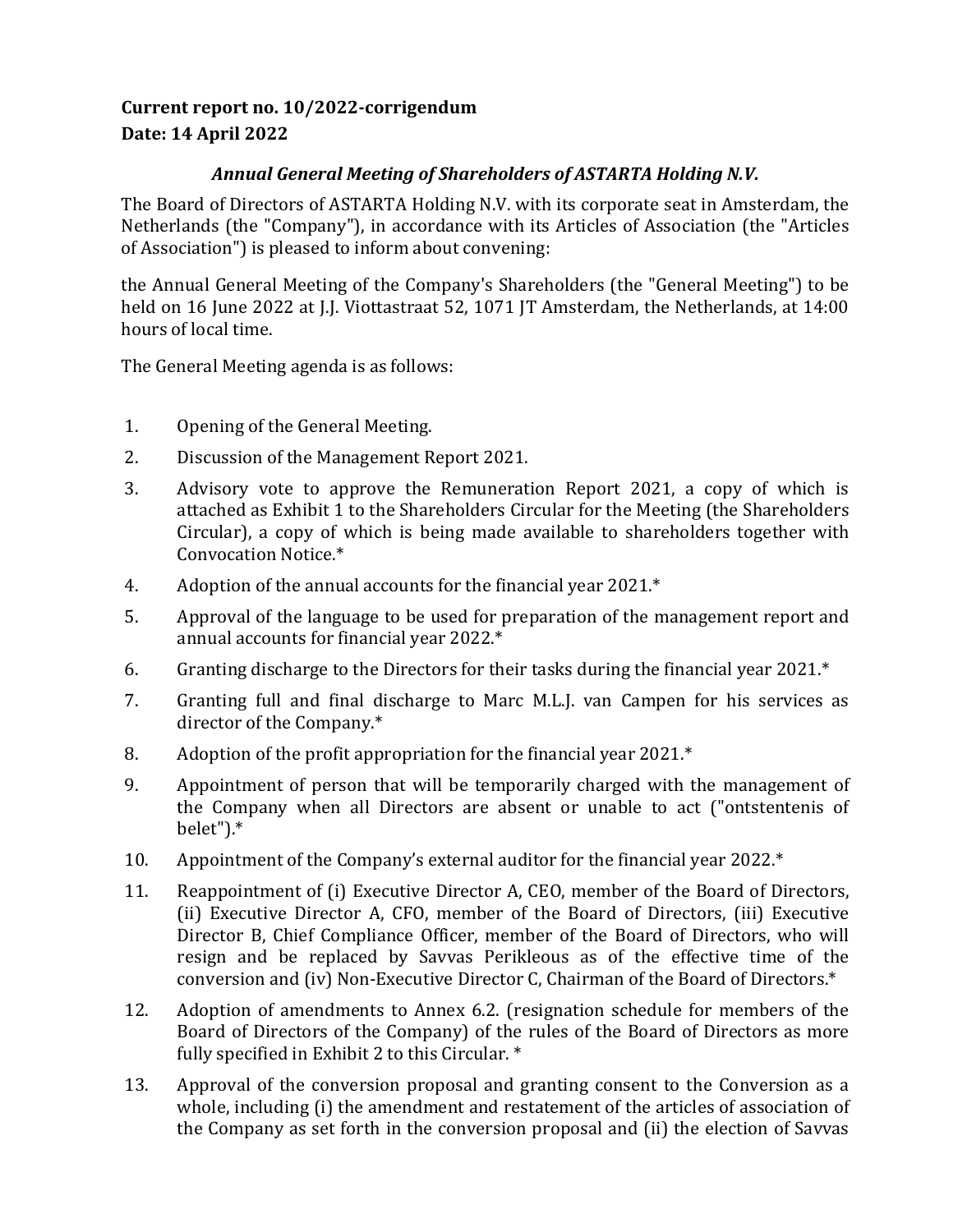Perikleous as a director of the Company to replace Marc M.L.J. van Campen, effective as of the time of conversion, as more fully specified in Exhibits 3 and 4 to this Circular.\*

- 14. Authorization of the Board of Directors to have the Company repurchase shares in its own capital and determining the terms for, and conditions of, such a repurchase.\*
- 15. Delegation to the Board of Directors of the authority to issue shares, grant options to acquire shares and cancel or limit pre-emptive rights.\*
- 16. Discussion of the Company's observance of the Dutch Corporate Governance Code.
- 17. Discussion of the Company's dividend policy.
- 18. Any other business.

In accordance with applicable provisions of Dutch company law and the Articles of Association, the General Meeting convening notice will be published by 08 April 2022 on the Company's website at [www.astartaholding.com.](http://www.astartaholding.com/)

All documents prepared for the purpose of the General Meeting, including:

- (a) the General Meeting agenda,
- (b) the Company's Annual Report containing the report of the Board of Directors, the annual accounts for the financial year 2021 and the auditor's report,
- (c) Remuneration Report 2021 (also attached as Exhibit 1 to the Shareholders Circular),
- (d) the Shareholders' Circular,
	- Exhibit 1.
	- Exhibit 2,
	- Exhibit 3,
	- Exhibit 4.
- (e) a description of the proxy-voting procedure at the General Meeting through a Director, the form of a power of attorney together with draft voting instructions, including:
	- Important information,
	- Confirmation form,
	- Proxy.

will be posted on the Company's website a[t www.astartaholding.com.](http://www.astartaholding.com/)

Additionally, hardcopies of the above-mentioned documents will be available to shareholders for review at the Company's offices in the Netherlands in Amsterdam at Jan van Goyenkade 8, 1075 HP Amsterdam at least 42 days prior to the General Meeting until the date of the General Meeting.

Detailed information on the General Meeting, including information on the proxy voting procedure will have been posted at the Company's website: [www.astartaholding.com](http://www.astartaholding.com/) by 08 April 2022.